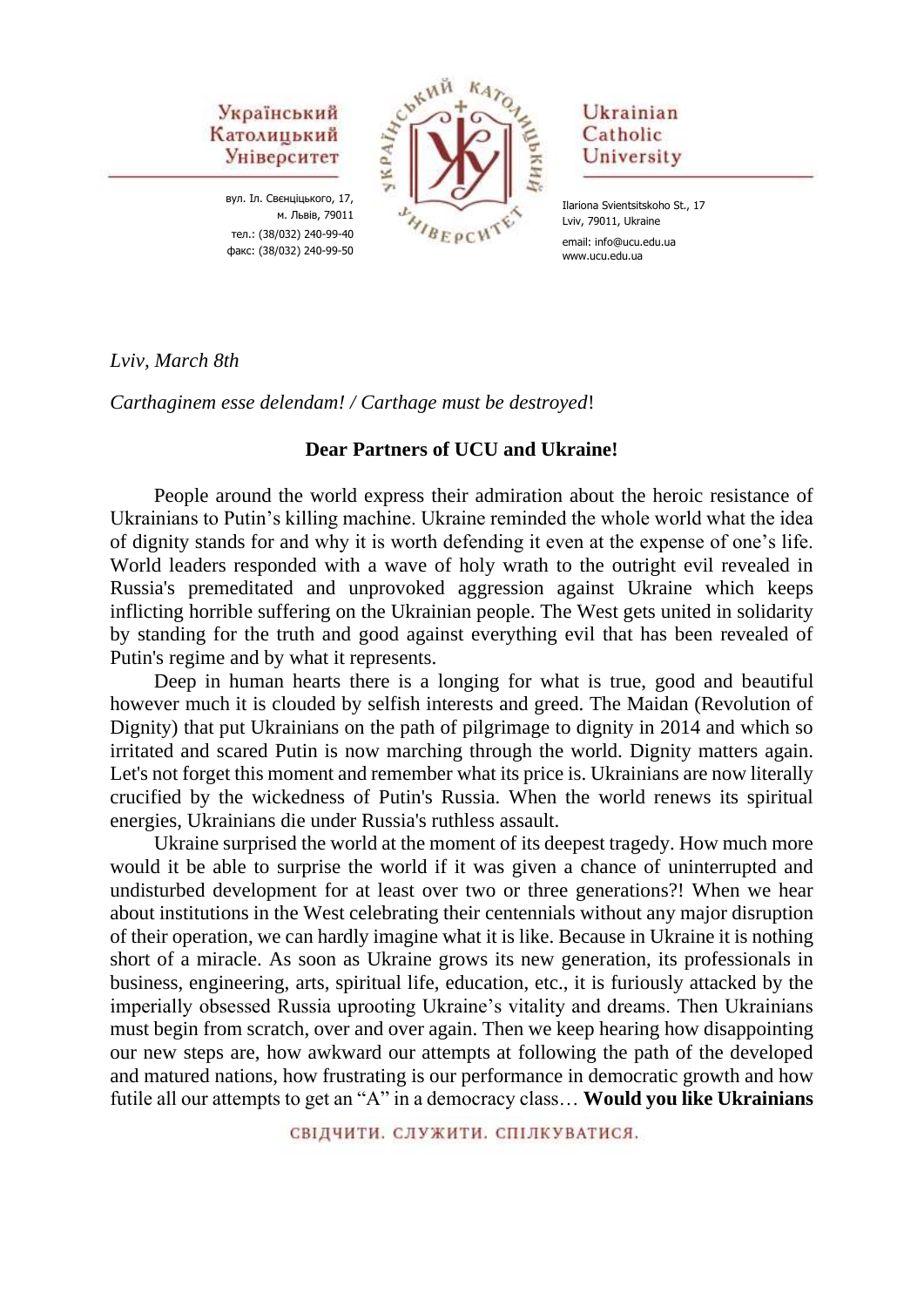вул. Іл. Свєнціцького, 17, м. Львів, 79011 тел.: (38/032) 240-99-40 факс: (38/032) 240-99-50



## Ukrainian Catholic University

#### **really surprise you? Give us a chance for no disruption for at least two generations, help us protect ourselves from the imperial neighbor.**

During last days we lost young volunteers Ruslan Karpenko, Ivan Zorya and Anastasiia Yalanska who tried to bring food and medicine to people in the towns under siege, a journalist Victor Dudar, a town mayor reaching out to people who cry for survival Yuriy Prylypko, an actor Pavlo Lee, Yulia Zdanovska, teacher and enthusiast of mathematics, and many other men and women whose dreams and talents might have served this Ukraine which could surprise any of us.

There are many lessons to be learned from this drama of human suffering. One of them should be an examination of conscience in the West. What happened to us that we were able to overlook and neglect the growing darkness in Russia?

Russia has never repented for its communist past, has never done moral reckoning with the atrocities that were committed on human lives in the name of bloody ideology. It has never brought dignity back to the victims of the Leviathan by collecting memories and remembering in prayer each innocent life which was taken by state violence. Russia has not only done nothing of the mentioned. It went the path of glorifying the communist past, of manipulating historic memory by reference to succession narratives of the present institutions from the Soviet ones. What could one expect from a country where its secret service (FSB) celebrates its centennial by reference to the establishment of Cheka, Soviet repressive and bloody police organization?! Such examples abound. Well before the war three quarters of Russians believed that the Soviet time was the best epoch in the history of the country. 59% expressed positive attitude to Stalin and the idea for grand memorialization of Stalin and his epoch through building a monument and a new museum complex near Nizhniy Novgorod won 50% of supporters among those who were born after the breakdown of the Soviet Union. This number was steadily growing from 2005 where only 11% of the same age group were supportive of the idea.

The deep reflection on and repentance over the Nazism experience made the West alert and careful on not crossing certain lines in public policies and discourse. It made certain ultra-right-wing ideas concerning the experimentation with the human person and society repellent and utterly unacceptable in the civilized society. But the trauma of communism was reflected upon in depth and its tragic lesson was learned by heart neither in Russia nor in the West.

Ilariona Svientsitskoho St., 17 Lviv, 79011, Ukraine email: info@ucu.edu.ua www.ucu.edu.ua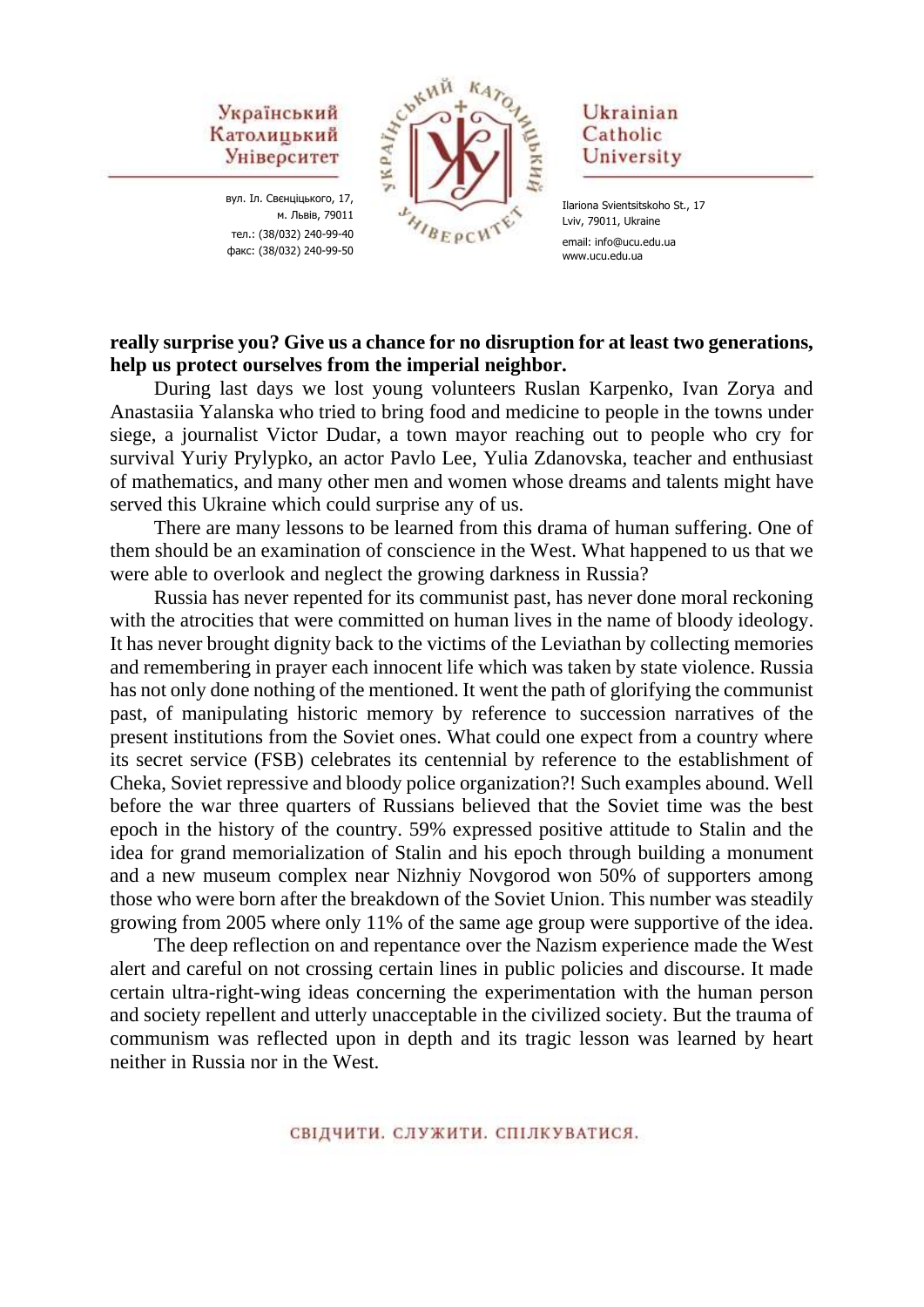вул. Іл. Свєнціцького, 17, м. Львів, 79011 тел.: (38/032) 240-99-40 факс: (38/032) 240-99-50



## Ukrainian Catholic University

Ilariona Svientsitskoho St., 17 Lviv, 79011, Ukraine email: info@ucu.edu.ua www.ucu.edu.ua

If the West is serious about recognizing itself in the broken mirror of suffering Ukraine, it must conduct its "Nuremberg tribunal" to condemn communism and Russian chauvinism with all the committed atrocities and violations of human dignity. This will eventually help Russian people to resist Putin's incarnation of communist hubris in its ambition to dominate the world at the expense of respecting and affirming human dignity.

**Today we appeal to our Partners not to let the West move from one complacency of comfort at any cost to another complacency of self-righteousness.**  Ukrainians deserve a chance for peaceful development without any disruptions from imperial Russia. Much moral work should still be done.

**But first and foremost, Carthaginem esse delendam!**

Dear Partners and Friends, please, find an Appeal Letter from UCU in the attachment!

We deeply appreciate your attention, partnership and continuous support! Yours sincerely, Rectorate and Operating Group

\_\_\_\_\_\_\_\_\_\_\_\_\_\_\_\_\_\_\_\_\_\_\_\_\_\_\_\_

If you want and can join humanitarian activities, you may send any aid you deem appropriate. Please check our FB page for the list of current needs <https://www.facebook.com/UkrainianCatholicUniversity>

UCU's operation is now fully devoted to defending our country and supporting people affected by the war. We would be grateful for your donations to ensure the fulfillment of our mission during this time, as well as the functioning and safety of the university community [https://supporting.ucu.edu.ua/donate/.](https://supporting.ucu.edu.ua/donate/)

You may also transfer your donations to Ukrainian Catholic University Foundation [https://ucufoundation.org/donate/.](https://ucufoundation.org/donate/)

СВІДЧИТИ. СЛУЖИТИ. СПІЛКУВАТИСЯ.